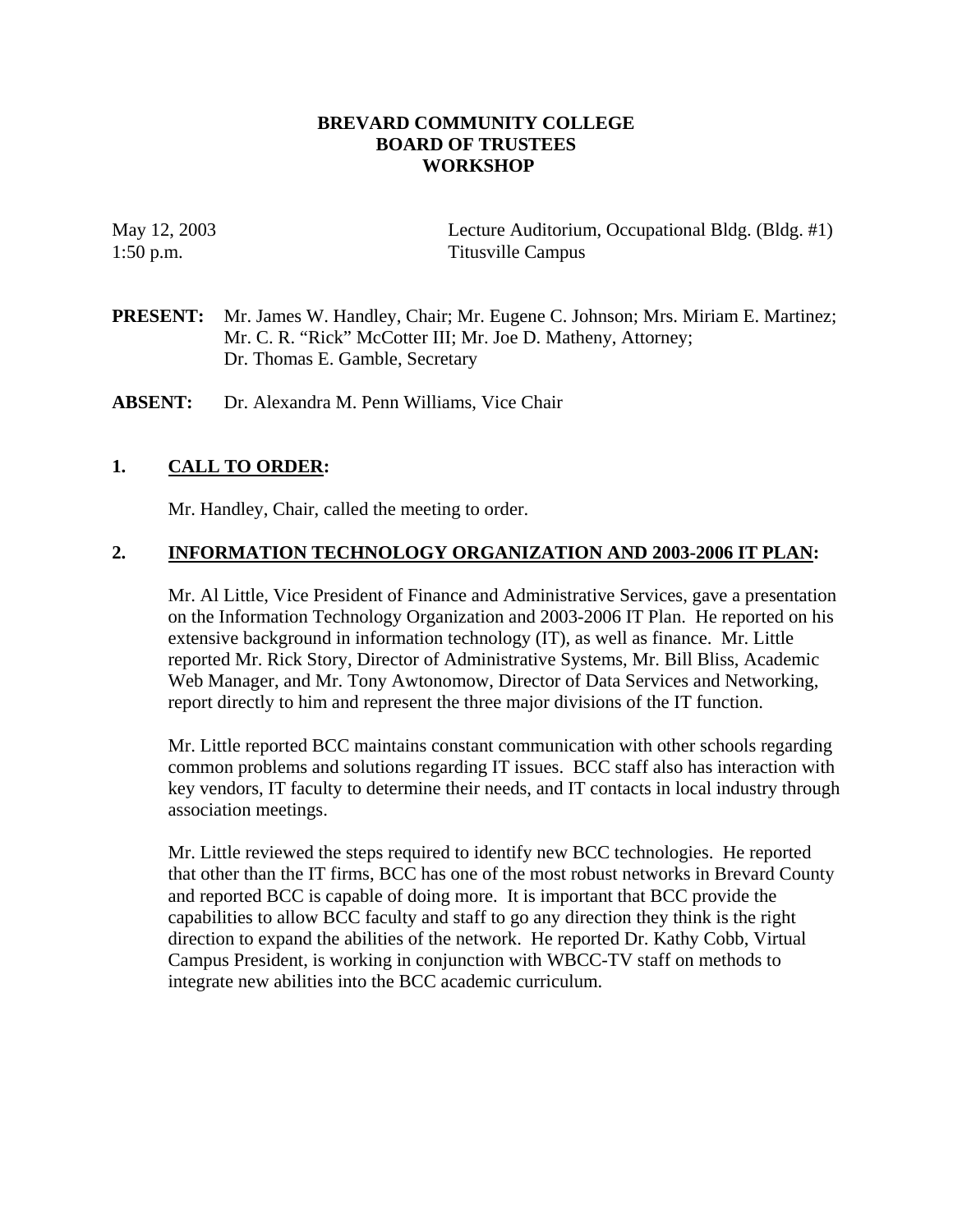Board of Trustees Workshop May 12, 2002

Page -2-

Mr. Little reported Mr. Frank Billings, Special Assistant to the District President for Institutional Effectiveness and Strategic Management, and Mr. Bill Bliss, Academic Web Manager, have developed the BCC Web Technology Department into a vibrant and valuable component of the college.

The IT Strategic Plan is used by BCC to guide the direction of institutional technology. The Technology Committee has developed a new plan for 2003-2006. Mr. Little reviewed the process of the plan with the Board members and the IT Strategic Plan Goals for Success. The Technology Committee is developing a tactical plan for the 2003-2004 fiscal year, which will list specific objectives that are expected to be accomplished. This plan will serve as the guide for the coming year.

(Mr. McCotter arrived at 2:15 p.m.)

Mr. Little reviewed the findings of the COLLEGIS report, a company that specializes in providing service to higher education IT organizations. Due to the current capabilities and expertise of BCC and its staff, he reported BCC administration is not recommending any change in the IT oversight operation at this time. Mr. Little answered questions presented by the members of the Board.

Mrs. Martinez suggested BCC maintain IT employees and help desk employees who are in support of and familiar with applications that pertain to teaching. Those employees can keep the educational application field domain in mind in the application of IT. Dr. Gamble reported one change planned is to bring all of the IT functions under an institution-wide head, which will take place effective July 1, 2003.

### **3. GOALS WORKSHOP, FY 2003-04:**

Mr. Frank Billings, Special Assistant to the District President for Institutional Effectiveness and Strategic Management, reviewed the information provided to the Board of Trustees. He reviewed the nine policy ends for the Board's consideration and explained the ends were developed from the environmental scanning process. Each policy end relates directly to one of the seven college goals and each policy has very specific performance metrics attached. Mr. Handley commented this ties the Florida Board of Education goals, the policy ends, and the community college goals nicely in order to see how they interrelate. Mrs. Martinez reported she disagreed with the term of "Strategic Advancement." Mr. Billings defined strategic advancement as a process of advancement through forward thinking and accountability. Mrs. Martinez asked Mr. Billings to rewrite this terminology to bring it back to the Board for review. She volunteered to provide suggestions to Mr. Billings to incorporate into the rewrite.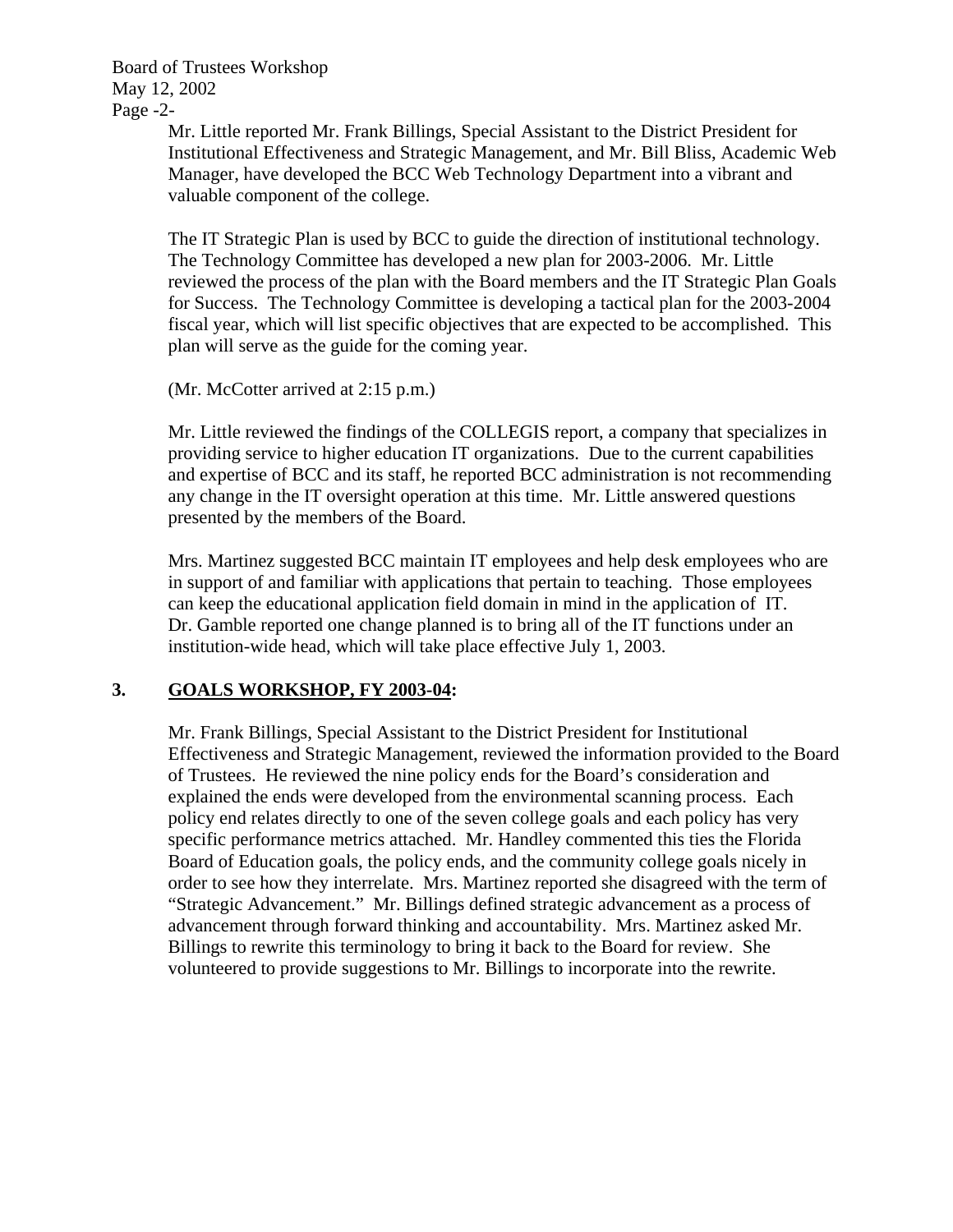Board of Trustees Workshop May 12, 2002

Page -3-

Dr. Gamble reported the District President's High Priority Projects will be used to measure and evaluate the District President's performance. Mrs. Martinez reported the yearly evaluation is based on objectives that are accomplishable within one year. Dr. Gamble reported 11 of the 17 goals listed for this year will be continuing on through to next year.

Dr. Gamble reported on the District President's High Priority Projects/Objectives For FY 2002-03 Third Quarter FY 2002-03 Update. He reported Continuous Quality Improvement Network (CQIN) is seeking to establish a national standard of core key performance indicators. This is similar to what BCC is going to establish and Mr. Billings is one of the key people involved in this process. Dr. Gamble reported BCC would like to become the benchmark for all community colleges in the country in this area.

Mrs. Martinez suggested Dr. Gamble have a dialogue with the Board members to inform them where BCC is in terms of how it sees the community, where does BCC see the community going, and what does BCC think is going to be an important issue in the next year or two. She reported these items should be the area of emphasis. Dr. Gamble reported the list of priority projects ties into the ends statements.

Mr. Handley suggested the Board should adopt the District President's High Priority Projects/Objectives and modify it in the future, keeping in mind that BCC is working with CQIN to come up with something that is more nationwide. Dr. Gamble will come back to the Board with a statement of what he envisions as key projects for 2003-2004.

Mr. Billings referenced the report schedule and reported the Board will be provided with a report every quarter, which is a key performance measurement against one of the objectives. He reviewed the planning calendar with the Board members.

Dr. Gamble reported on the process of the District President's evaluation. The Board members received a schedule and Mrs. Martinez provided the guidelines for the community reviews. A list of community contacts was given to the Board members. It was the consensus of the Board to follow the schedule Mrs. Martinez provided. Mr. Handley reported the evaluation should be completed by the Board and provided to Ms. Terry Martin, Executive Assistant to the District President, by the third week in July.

## **4. POLICY GOVERNANCE:**

This item was tabled for a future meeting. Mr. Matheny reported the next step would be to draft new policies and take a more careful look at the policies the Board elected to keep.